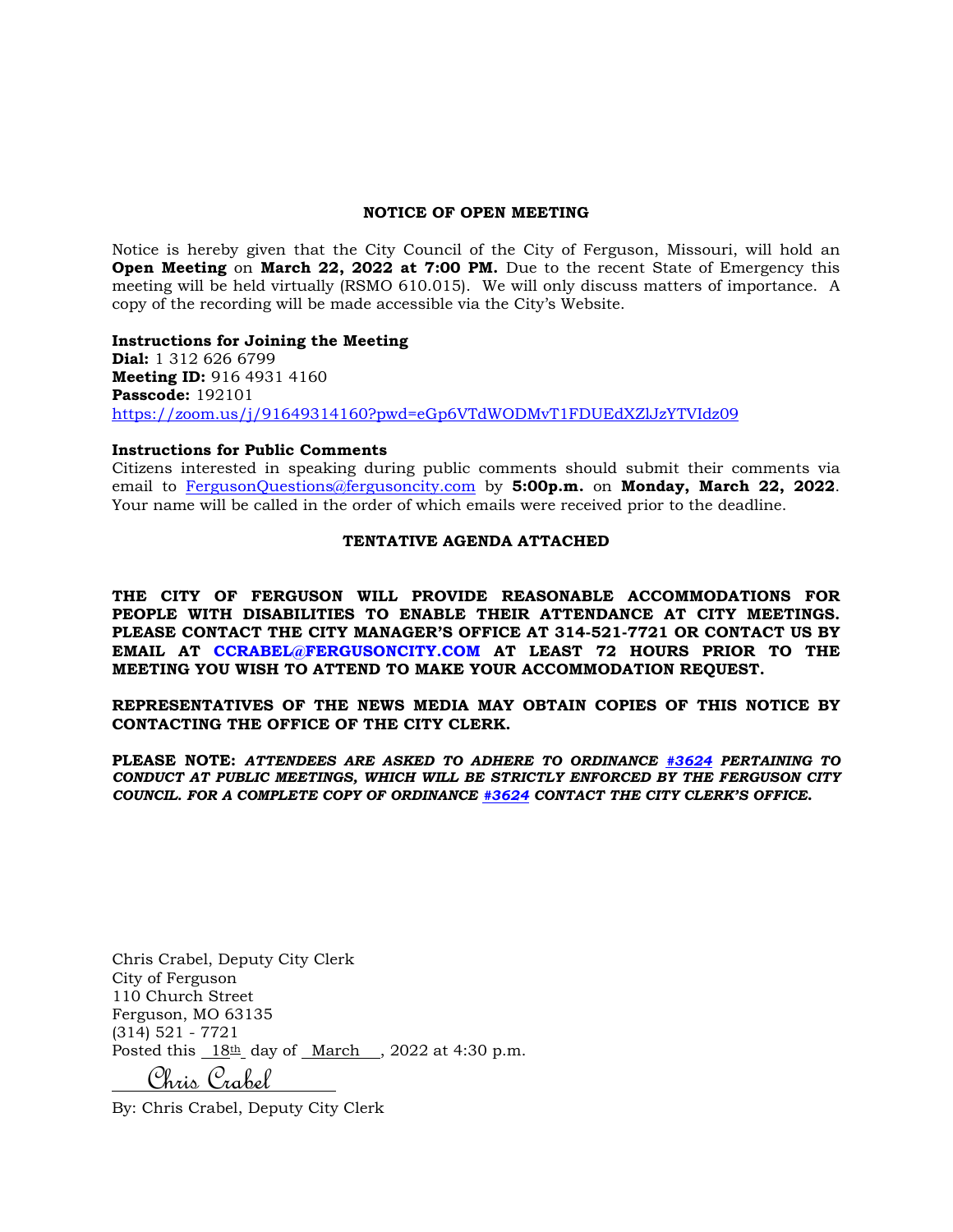## **CITY OF FERGUSON CITY COUNCIL MEETING March 22, 2022 TENTATIVE AGENDA**

# **1. OPENING CEREMONIES**

- **a.** Call To Order
- **b.** Silent Prayer
- **c.** Pledge Of Allegiance To The American Flag
- **d.** Roll Call

# **2. PUBLIC COMMENTS**

## **3. MANAGER'S REPORT**

**a.** COVID 19 Update- **Chief John Hampton**

# **4. SPECIAL PRESENTATION**

- **a.** Recommendations for Conflict of Interest Policy- **NPSC**
- **b.** St Louis County Street Update
- **c.** ShotSpotter

# **5. PUBLIC HEARING**

## **6. CONSENT AGENDA**

- **a. CITY COUNCIL MEETING MINUTES**
- **b. BOARD/COMMISSION MEETING MINUTES**
- **c. APPOINTMENTS**
	- **i.** Boards and Commissions
		- **o** North County Festival Square CID
- **d. REQUESTS**
- **e. PROCLAMATIONS**

### **7. RESOLUTIONS**

- **a. Resolution [No. 2022-12](https://www.fergusoncity.com/DocumentCenter/View/5682/Ferguson---Resolution-to-Revoke-Business-License-of-Cousin-Mini-Market1)** A Resolution To Revoke The Business License Of The Cousin Mini Market
- **b. [Resolution No. 2022-13](https://www.fergusoncity.com/DocumentCenter/View/5681/Ferguson---Resolution-for-OpenGov1)** A Resolution Authorizing The City Manager To Enter Into A Contract With OpenGov For Code Enforcement And Permitting Services

## **8. BILLS REQUIRING FIRST READING**

### **9. BILLS REQUIRING SECOND READING**